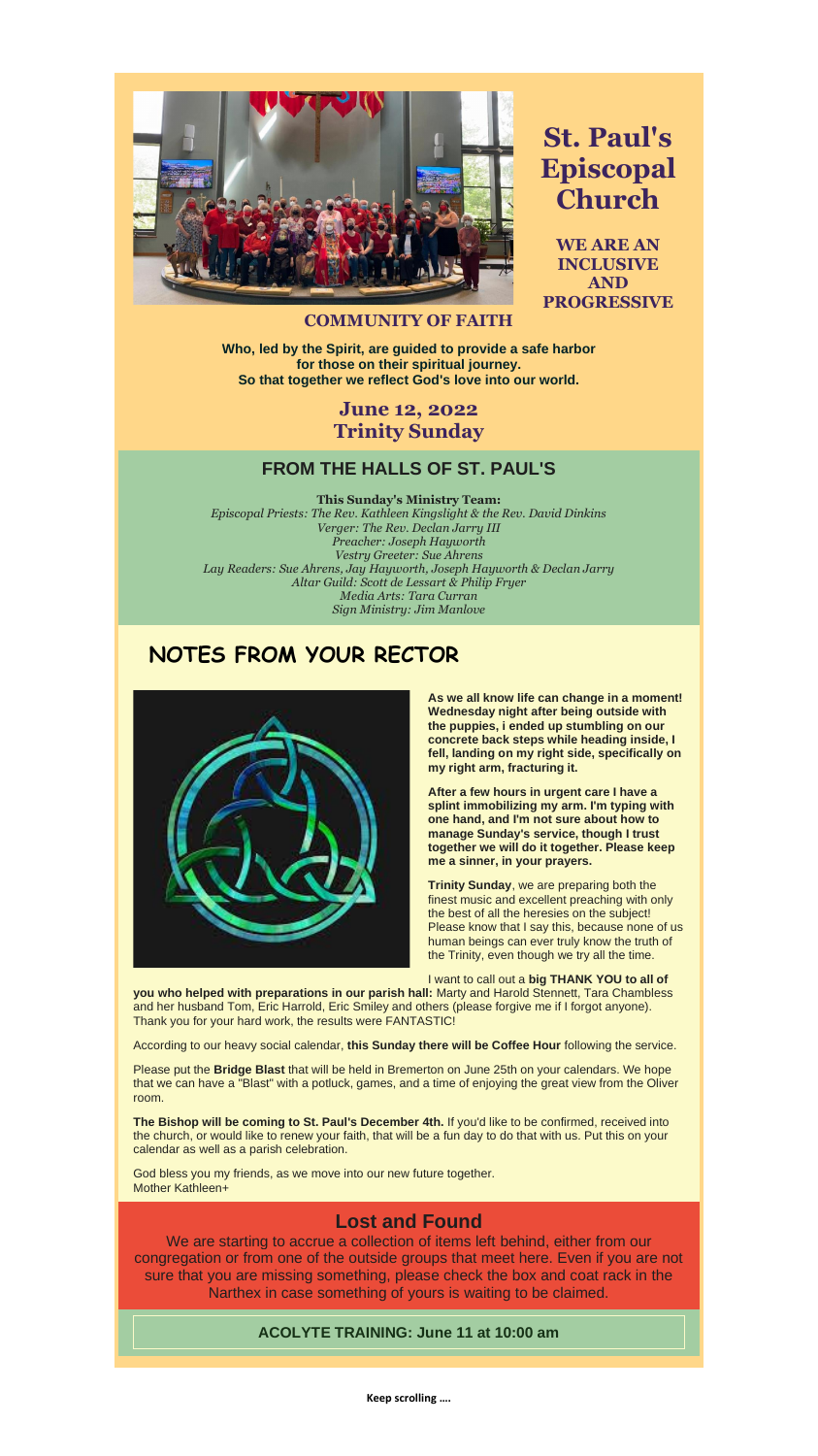Have you felt a calling to do something special in the Lord's service since we have left the Covid Catacombs and returned to our lovely Nave? Perhaps you would like to serve at the altar as an acolyte and assist our priests as they lead us in the Eucharist?

As an acolyte for 47 years, I can testify what a blessing it is to serve at the Lord's altar. Anyone can be an acolyte from second graders big enough to carry a candle (remember an acolyte is as light bearer) to an septuagenarian who



can carry the Processional Cross. Being an acolyte is spiritually uplifting, and you get to dress in cool outfits, ring bells, and fetch and carry neat stuff for our priests.

There will be an "Introduction to Acolyting" class in the Nave on Saturday, May 28th at 10:00 AM. It will be informative and fun. This will also count as training for our new Licensed Eucharistic Ministers.

This is a "Save the Date" notice. More information will be forthcoming.

VERGER DECLAN JARRY III

# **COFFEE HOUR**



**I'm hearing from everyone how much they LOVE having coffee hour again!**

So here is our new plan for our coffee drinking, and time to socialize on Sunday's after church:

**1st Sunday - Pancake Breakfast in PH 2nd - Coffee hour in the Oliver room 3rd - Denny's or Family Pancake 4th - Coffee hour in the Oliver Room** and if there's a **5th Sunday** it will be coffee hour. We hope that this will allow our volunteers to be spaced in such a way as to not be overwhelmed, AND a chance for us to rebuild those relationships challenged by the last couple of years. Also, on those restaurant

Sundays, perhaps we can get into the habit of taking newcomers to breakfast on our dollar!

**We look forward to others who will step forward to becoming involved.**

#### **The Book Group Of St. Paul's meets every Monday evening at 6:30 pm via Zoom.**

The St. Paul's Book Group has selected **Waking Up White: And Finding Myself in the Story of Race** by Debbie Irving for our new book to read starting Monday, December 13.

This book is part of the Episcopal Church Sacred Ground



curriculum and is being read by our Vestry. It is a book for us to discuss "White Privilege." A book written from the author's personal journey as a privileged white person in the U.S. learning about the racial divide.

The book group feels that by reading the book aloud each week, we will be able to focus on the journey of racial reconciliation, take time to discuss the chapter questions, and learn from each other. Come and join us; books can be purchased, checked out at the library, or you can just listen. **When was the last time you listened to a whole book being read by friends?**

Peace to You, Call if you have questions or just join in. Katherine Adams 360-377-9942

Join Zoom Meeting [https://us02web.zoom.us/j/85253008185?pwd=U0dVUjYrTHBtSnFIUlZaa2Z2UURDZz09](https://r20.rs6.net/tn.jsp?f=001smPzftrDGqcFRwaa3NJ8_3k9u2w3tubMRFVwYnM3vX0lTt90D1hyGDMbKUJMpPminrIIA9TX5u7W22w1_dPhhygQmFSsqAK4glJp14TsdLziTjWnuJHYmGVkVakuUKObIA0m_Af7K2qX6aaHH_oSx2NFVVt1oB8shVNdqI0lvm4P0Q5oQz__DDy-7nbvWjhdmmMVCs1H48XeSOo4J-1-tXOc2m24IfNU&c=Sz6pXFn8J9b-FcadEvElUioJ7YKByX6LkgUX8vIvaynQKKWnWSo_5g==&ch=O0Liy_TZjI0pcEB5f8NNIQC8AwgqnJfQ7KROS-Cl7LqLsJCoXvwMsQ==)

Meeting ID: 852 5300 8185 Passcode: journey One tap mobile +12532158782,,85253008185#,,,,\*2765104# US (Tacoma) +16699006833,,85253008185#,,,,\*2765104# US (San Jose)